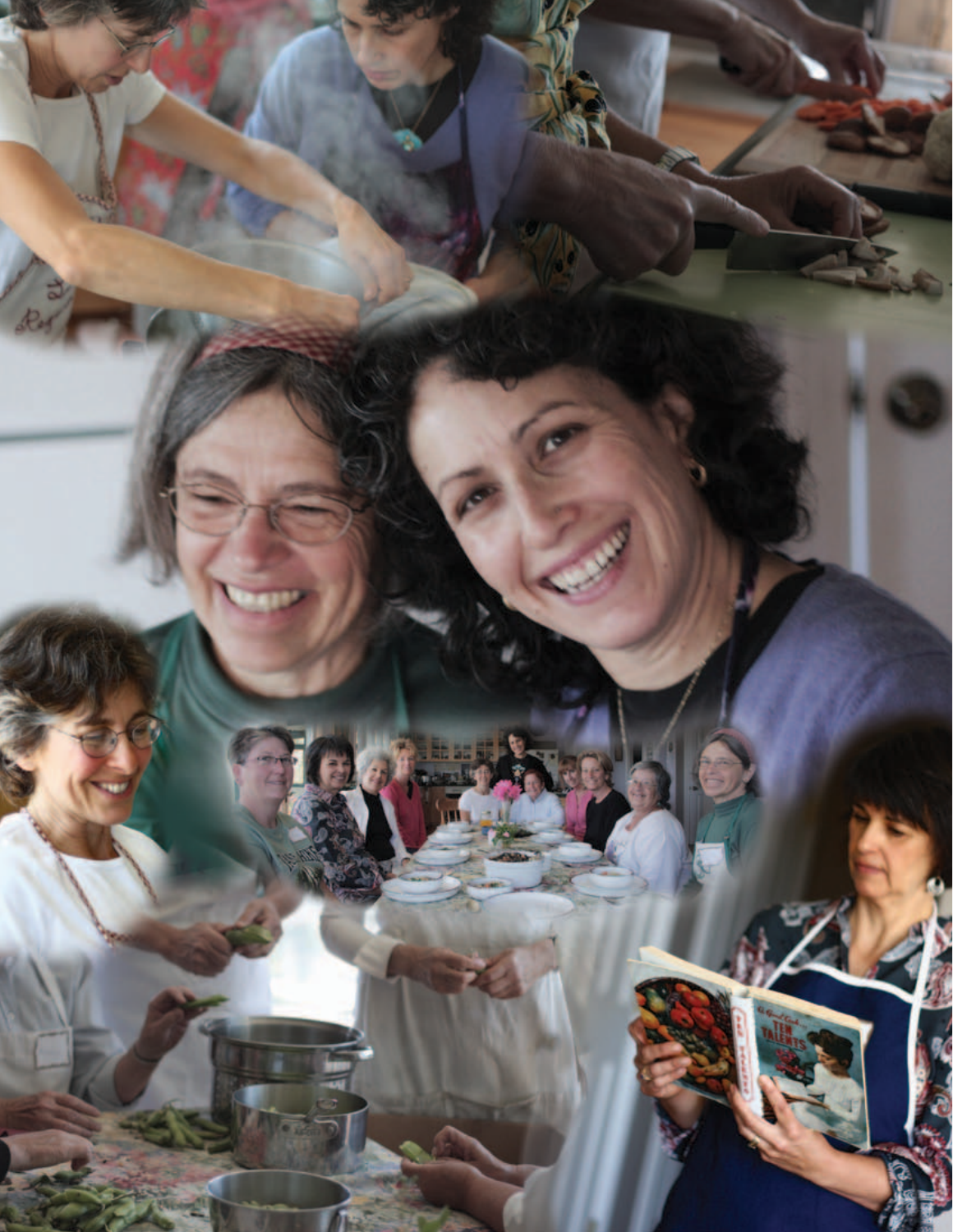# Chapter 2•Cooking Basics

## **Making Cooking Fun and Manageable**

Creating nutritious meals for yourself doesn't need to feel like a chore, nor does it need to take a huge amount of your time.

#### **Creative, Meditative, Fun and Nourishing**

Preparing food is akin to painting with a pallet of flavors, colors, aromas, and textures. Thinking of your meals as your art will awaken your creativity and help make the entire process more satisfying. When you shop, let yourself be drawn to the colors and textures of the produce. When you cook, let your senses come alive to the sounds, the smells and the tastes. When you eat, let your whole being absorb the beauty and nourishment of your food.

Let go of thinking that there is a right way to cook and the entire process can become a time to relax, slow down and be present. Our lives are often full of busyness and we rush through our days packing in as many tasks as possible.

The good news is that you can't hurry food! The onions will take as long as they need to caramelize into a golden sweetness. The broccoli will be crisp tender when it's good and ready. Cooking can slow us down again to a more natural pace, allowing our bodies and our beings to settle and let go. Creating an hour a day to cook can be one of the best gifts you can give yourself. Not only do you end up with nourishing meals, but your spirit will be nourished as well.

In the kitchen, anything goes. If you've grown up cooking with recipes, this idea can be both liberating and a bit unnerving. In the pages that follow, we'll show you that with a few basic skills in your tool kit you can learn to trust your own instincts in the kitchen and cook to please your own body and sensibility from day to day.

Ultimately, our hope is that your entire relationship with food becomes a source of nourishment in your life – from consciously gathering produce in a local market or in your garden, to preparing it with love in your kitchen, and finally eating it with gratitude alone or surrounded by friends and family.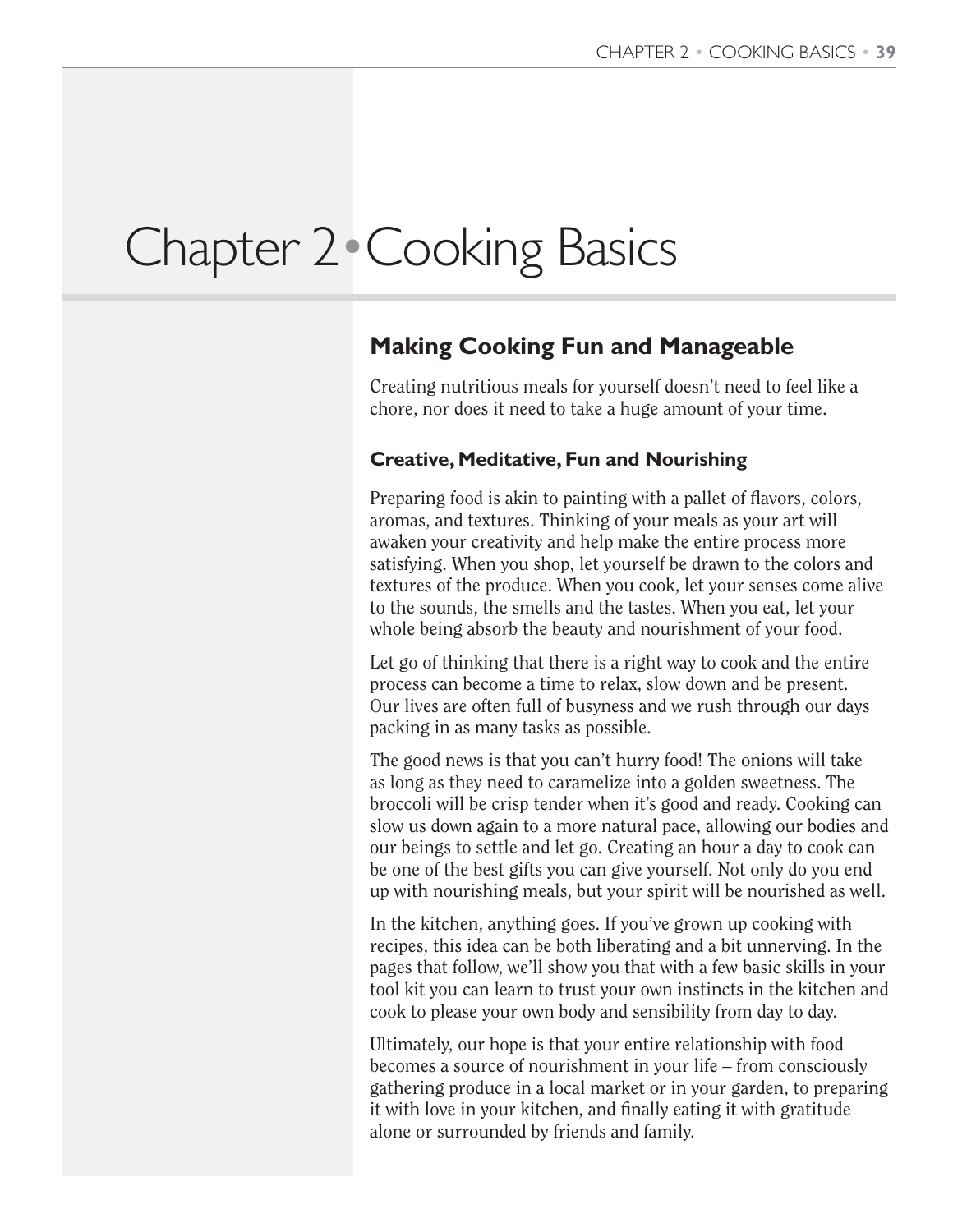#### **Keeping it Simple**

Thinking about cooking can seem overwhelming if it isn't already part of your life. The tasks – planning, shopping, chopping, cooking and cleaning up – when taken together can feel daunting and you may be tempted to stop before you even start.

In this section, we help you break down the tasks into manageable steps that can happen at different times in your week or day.

#### **1. Dream**

Plan a simple menu for the week with some easy breakfast foods, two lunch items, two dinner ideas and several things you can snack on. For example, you might want to cook a grain with some dried fruit for breakfast and also make sure you have ingredients on hand for a breakfast smoothie. Lunch items might include a soup or stew plus a purchased hummus and two or three different steamed or roasted vegetables. For dinner, you might make a casserole that you can freeze half of for another week, two roasted chicken breasts or some tempeh treats, and a dish of sautéed greens.

#### **2. Check your pantry and create a shopping list.**

Keeping a pantry stocked with the basics will keep your weekly shopping simpler and give you more options on a day to day basis. (See Organic Shopping List in the appendix for ideas on what you might keep on hand in your pantry.) Once you've checked your pantry, make a shopping list for the week. Remember, shopping is a great job for a friend or family member who wants to help.

#### **3. Organize a cooking day with a friend or family member.**

Cooking with someone else makes the whole process both more fun and more manageable. You can have a friend help you cook for yourself or cook with someone else who also needs meals and share the results of your day.

Cook as many meals as you can. Remember, if you get through the cooking in one afternoon you won't have to cook the rest of the week.

Before you get started, read through the recipes you plan to make and figure out what will take the longest. Start with those tasks

*"Enjoying your food is very important, because by enjoying something we connect to the world, to one another, to our inner being. When you enjoy your food you will be happy and well nourished by what you eat. Sometimes I also explain to people that by enjoying their food, they will naturally find themselves practicing meditation. They will be paying attention to what they are eating, noticing flavors and textures and nuances of taste, because to enjoy something you need to experience it… Entering into full enjoyment, they will be relaxing and opening their hearts to the food."*

> – **Ed Brown**, *Tomato Blessings and Radish Teachings*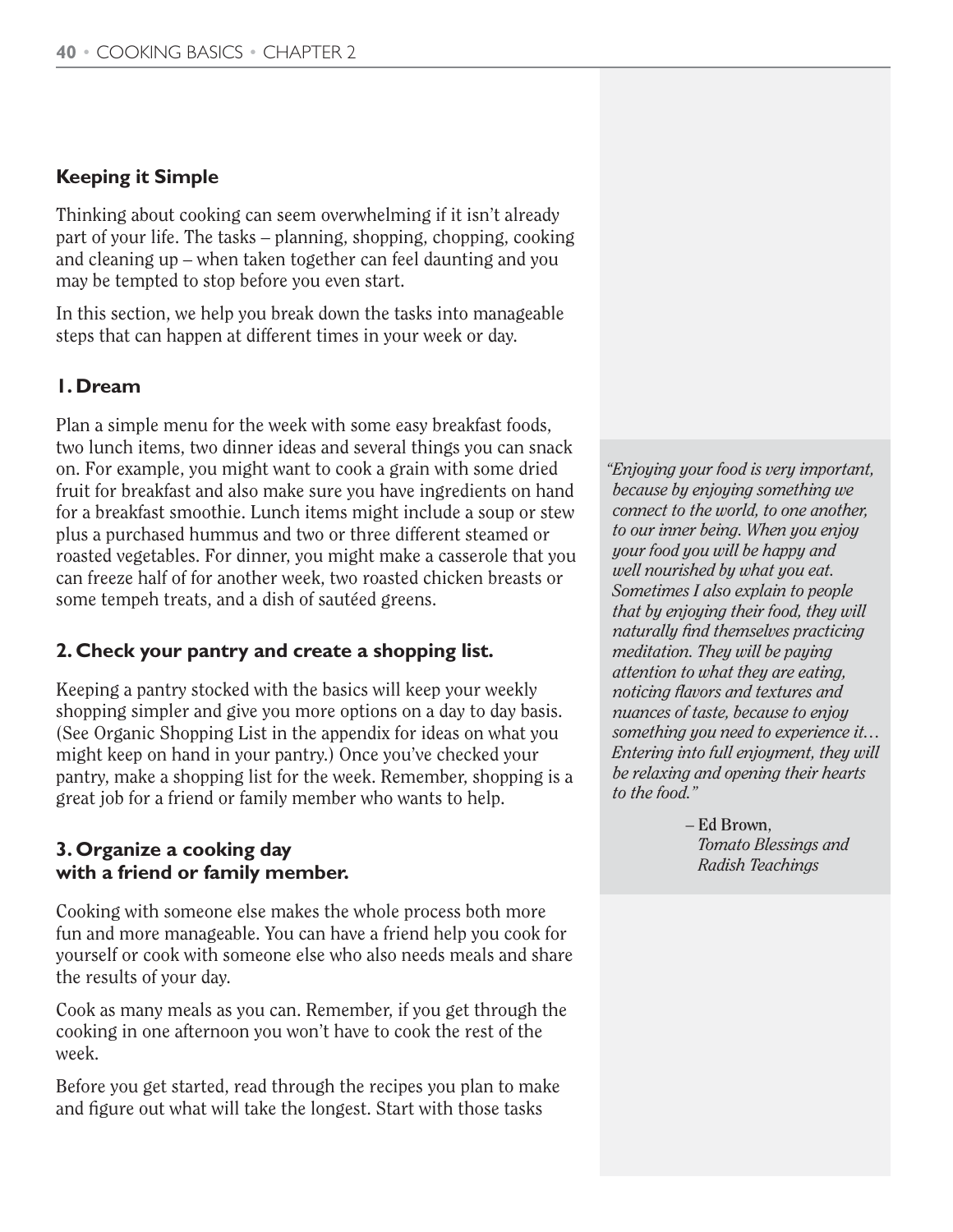first, along with things like cooking a pot of rice – which takes just a minute to start and then can happen unattended as you work on other things.

#### **4. If you cannot cook with others, reserve your energy by breaking up the cooking tasks.**

If you are cooking alone and your energy is at a low ebb, do your cooking in discrete chunks throughout the day or over several days. Here are some ideas:

- Most vegetables can be prepared ahead of time and then stored in the refrigerator until you are ready to cook. If you chop potatoes, store them in cold water to prevent browning. If you need onions for three different dishes, prepare the entire amount at once. Use a food processor for jobs like chopping onions, shredding carrots, and making pestos.
- Roast, steam or sauté vegetables in advance to either be used in other dishes or simply to have ready to eat. Vegetables can be stored for later use in glass containers, like the ones that Pyrex now makes with plastic lids.
- Make two quarts of broth in a slow cooker while you nap or overnight. Include the tops and peelings of the vegetables you have prepared along with some coarsely chopped whole vegetables. (See page 186 for our Immune Broth recipe.)
- The next day make one or two different grains for the week using your broth instead of water.
- Use your slow cooker again and make a soup using the rest of your broth. A recipe that makes six to eight cups will give you one cup of soup each day.
- Soak beans overnight, or sprout them (see page 54) to reduce their cooking time.
- Clean up as you go and know that if you are too tired, the dishes can wait!

#### **5. Slow cook and freeze to save time and energy.**

• Many stews, chilies and soups can be made without any attention on your part using a slow cooker. Put in the ingredients, turn it on low and head off to work or to bed. You'll return home or wake up to a lovely aroma.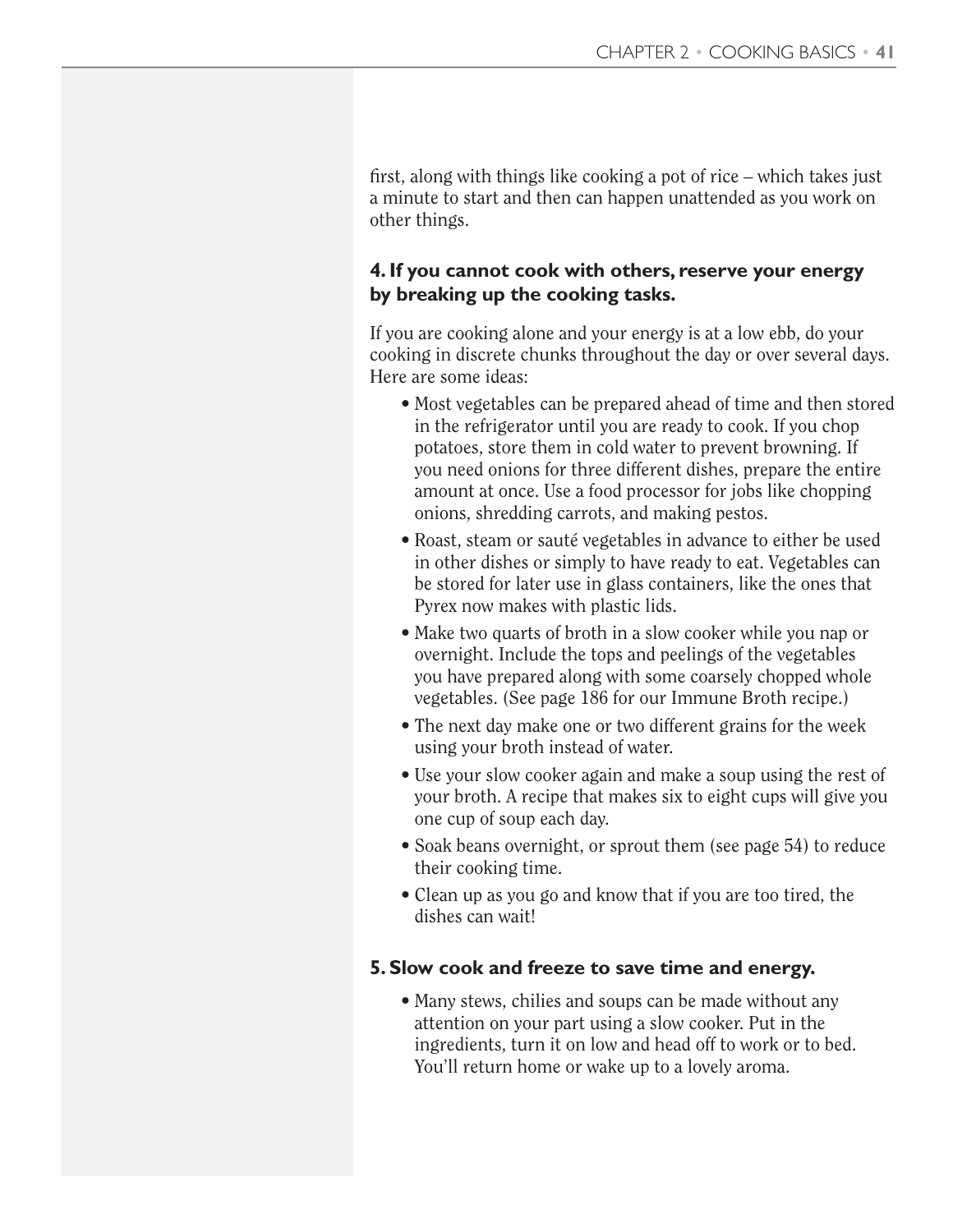• Freeze half of whatever you make. This allows you to have some soup and a few main dishes in the freezer – giving you more variety in the weeks to come as well as some options for those days when you just don't have the energy to cook.

#### **6. Keep a few simple snacks on hand.**

Keeping a variety of healthy snacks on hand can be a great help when you don't feel like a meal but know you need to eat.

- Cut up raw vegetables such as jicama, red bell peppers or carrots and store them in the fridge; steam cauliflower; roast acorn squash halves. Many stores carry washed, chopped vegetables that are ready to eat.
- Cut up fruit, dip it in some water with a bit of lemon juice to keep it from browning, and store it covered in the fridge.
- Make or purchase hummus, avocado dip and nut butters.
- Freeze a smoothie in plastic Popsicle containers for a nourishing and refreshing treat.

Remember, these are just suggestions. Do as much or as little as you have the energy for. Ask for help from friends or family members, or find a cooking buddy to help make the process more enjoyable. If you haven't cooked much, making this a regular part of your life will take time. Start simply and celebrate your accomplishments. Change takes time, but even small changes can reap big rewards physically and emotionally.

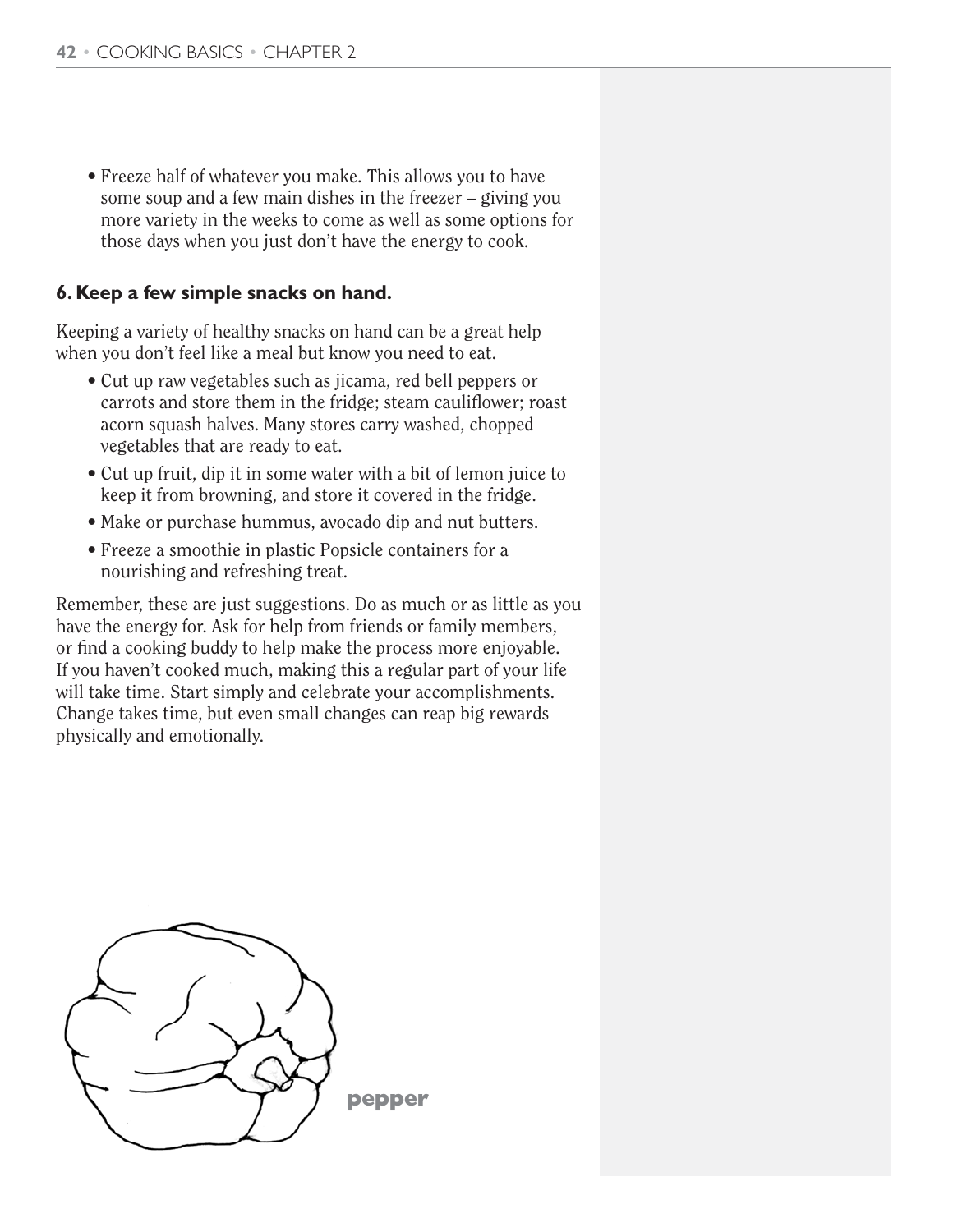## **Kitchen Tools**

Having the right tool for the job will make your cooking experience both more pleasant and more efficient. The best way to discover what you need is to start cooking. As you work in the kitchen, make a list of the things you wish you had. This way, you will slowly gather the tools that you'll actually use.

Here are a few suggestions of things we think are especially useful, or that we know you will need for the recipes that follow.

#### **Knives & Knife Sharpeners**

There is nothing as important as having a good quality, sharp knife. Believe it or not, at The Ceres Community Project we buy our knives from a local Asian grocery store. These cleaver style knives come in multiple sizes and offer blades that are straight or curved. They cost \$3.99 each and, if sharpened regularly, will give you many years of service. The curved knives are especially useful for mincing herbs.

Experiment and find what works for you. Many chefs have a whole set of different knives for different jobs. If you are just starting to cook, we recommend getting a basic knife that you can use for most jobs, plus a knife for mincing herbs, and a paring knife for small jobs.

Invest in a good knife sharpener and sharpen your knife every time you begin cooking. There are many good table top knife sharpeners available that will sharpen your knife simply by drawing it through the middle. No special skills are needed and you can leave it sitting on your counter to remind you to sharpen your knives regularly.

## **Handy Utensils**

Here are the utensils we use most often:

- Long- handled wooden spoon
- Rubber spatula, perhaps a few in different sizes
- Whisk again, a few in different sizes may be useful
- Metal spatula
- Good quality peeler
- Microplane for zesting oranges, lemons and limes (this looks like a ruler and has small grating holes on it that allow you to zest the skin of citrus fruit without getting the white, bitter pith)

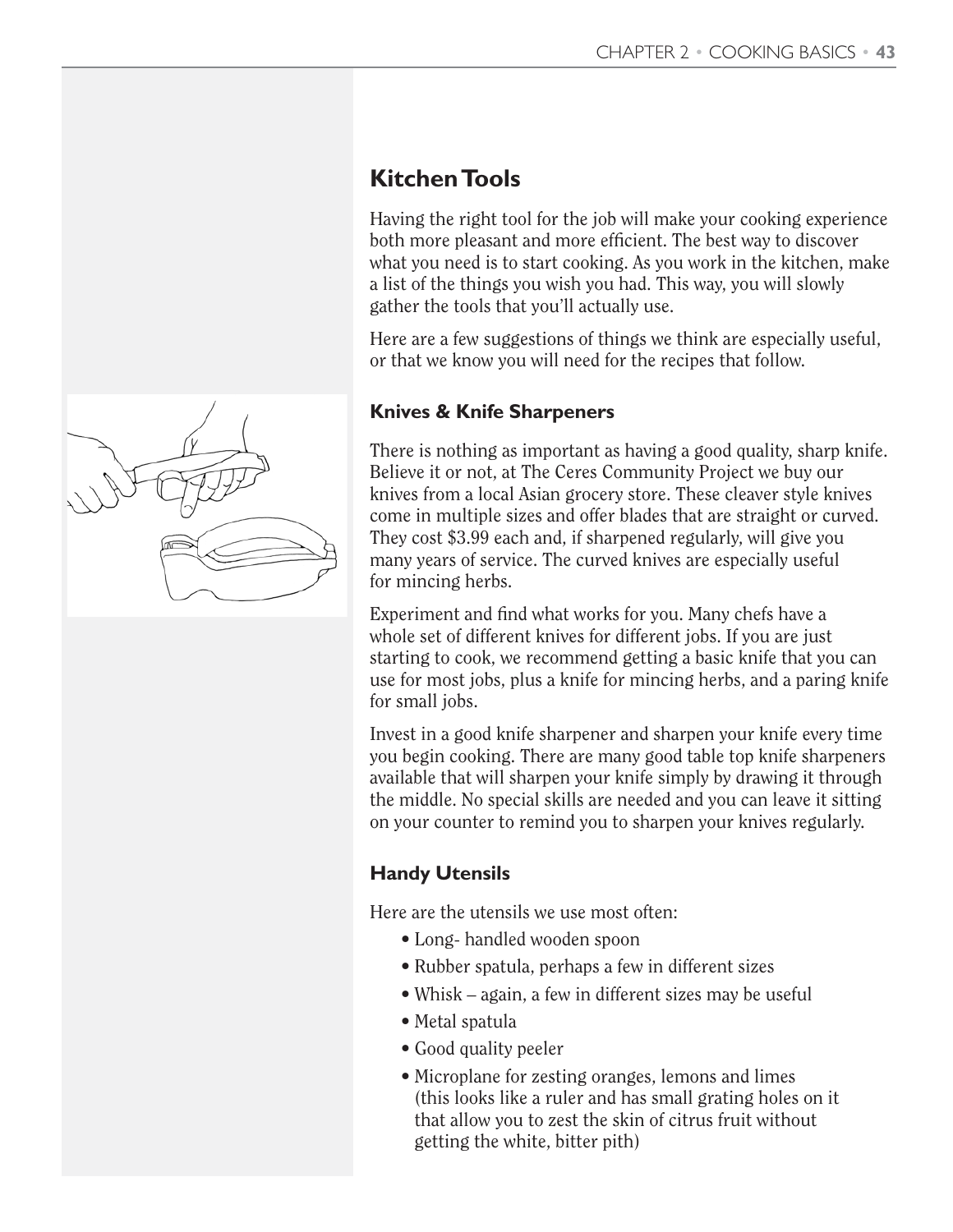## **Spider**

A spider has a long handle with a mesh "basket" on the end. You can find them at good culinary stores and Asian markets. A spider is a great tool to have on hand for blanching vegetables. It will allow you to scoop out whatever you are cooking so you can re-use the water for another vegetable.

## **Fine Mesh Strainer & Colander**

If you plan to eat quinoa, you'll need a fine mesh strainer in order to rinse the tiny grains before soaking. Of course, there are many other uses for this tool! Add a larger colander for draining vegetables and pastas and you should be able to handle every rinsing and draining job in your kitchen.

#### **Immersion Blender**

This is one of the handiest tools as it allows you to blend soups and sauces easily while they are hot. You can leave whatever you are blending right in the bowl or pot, minimizing the number of dishes you will have to wash.

## **Spice Grinder**

A good quality coffee or spice grinder is essential for finely grinding things like flax and sesame seeds.

## **Mini Food Processor/Food Processor**

If you are cooking for one or two, a mini food processor is a great choice. You can easily chop small amounts of vegetables or nuts, make a pesto, or blend together a salad dressing. It doesn't take up much room and is quick and easy to clean.

If you like to make larger batches of things, or want to use the processor for grating and chopping vegetables, you'll want a regular size one. These are also wonderful for making hummus and other vegetable dips and spreads.

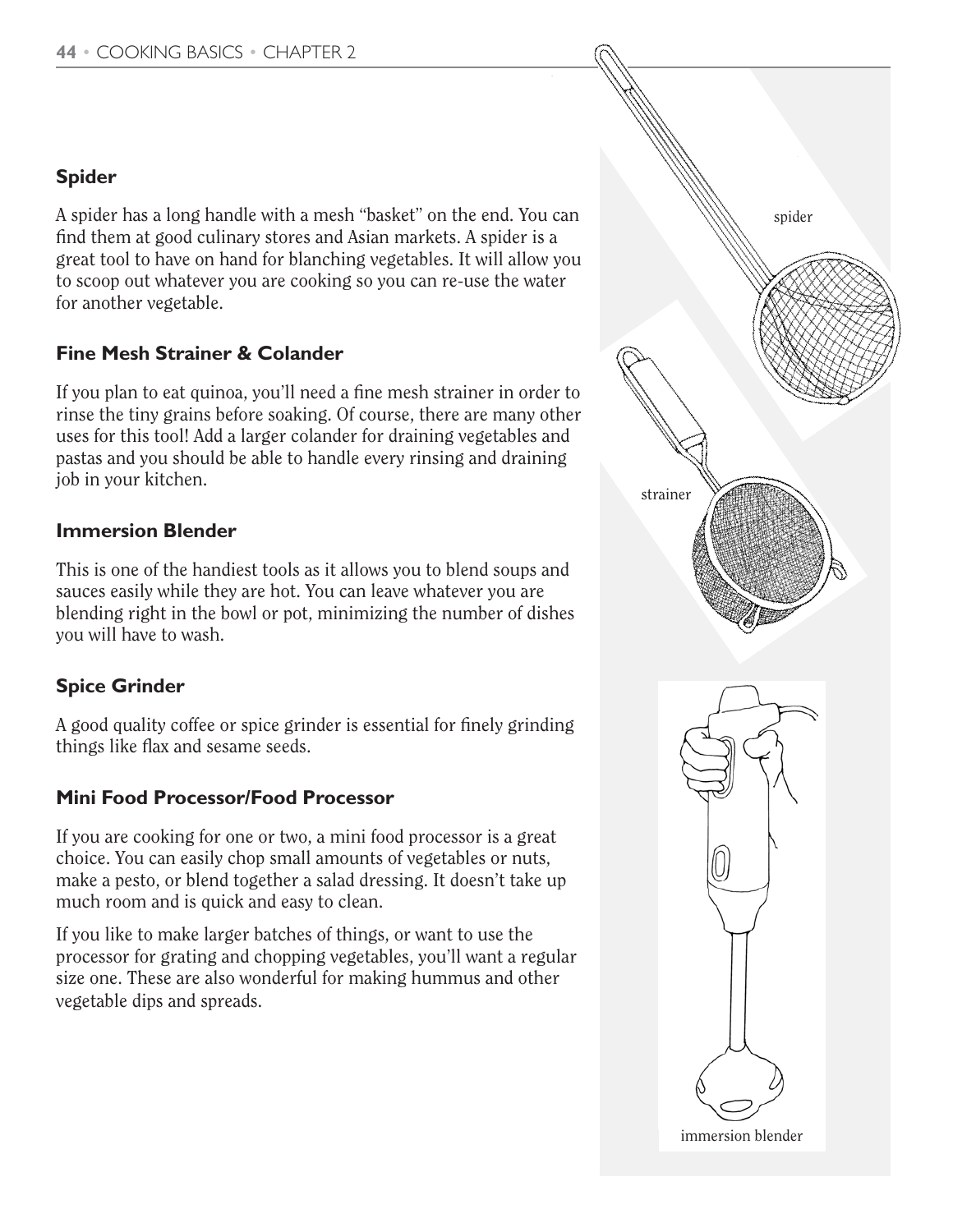#### **Rice Cooker**

These come in a variety of sizes and will let you cook almost any grain totally unattended. You can also add seasonings, chopped onions, minced garlic or ginger, coconut milk, etc. and create an instant pilaf. Try to avoid the Teflon coated cookers, as Teflon has been found to leach into the food.

#### **Slow Cooker**

This old stand-by is enormously helpful when you have limited time and energy. Put all your ingredients in the slow cooker, turn it on low and let it cook overnight or all day. You can make enough of a nourishing soup or stew to feed yourself for most of a week with just a few minutes of chopping and measuring.

#### **Vita Mix**

If you have the resources, we encourage you to invest in a Vita Mix. Nothing beats this all-in-one tool for juicing, smoothies, sauces, grinding nuts and making nut butters, and puréeing soups to a velvety texture.

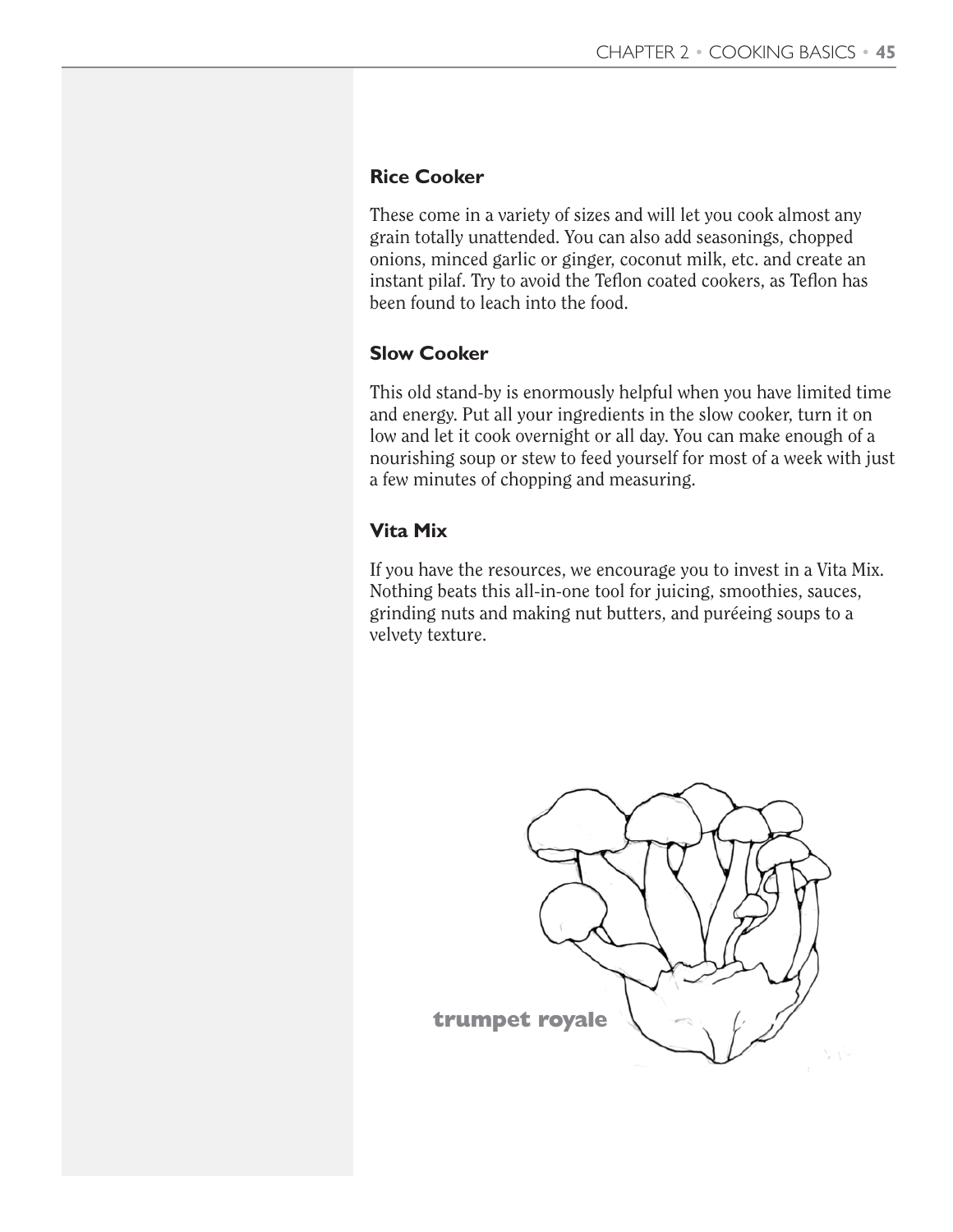## **Cooking Grains, Beans and Vegetables**

#### **Grains**

Grains are an excellent source of fiber, protein, vitamins and minerals and have, for thousands of years, been the staple food for most cultures.

The health benefits of grains are greatly improved by a few simple steps: soaking grains before cooking, and cooking them with a sea vegetable such as kombu. Soaking grains for at least an hour, then discarding the soaking water, accomplishes two important things – it removes the phytic acid which inhibits the absorption of zinc, calcium, iron and other essential minerals, and it transforms the grains from acidic to alkaline-forming (see Demystifying pH on page 28). Cooking grains with kombu enhances the mineral content of the grains and further strengthens their alkaline effect.

According to Sally Fallon, author of *Nourishing Traditions*,

*All grains contain phytic acid (an organic acid in which phosphorus is bound) in the outer layer of bran. Untreated phytic acid can combine with calcium, magnesium, copper, iron and especially zinc in the intestinal tract and block their absorption. . . Soaking allows enzymes, lactobacilli and other helpful organisms to break down and neutralize phytic acid.* 

*Soaking in warm water also neutralizes enzyme inhibitors, present in all seeds, and encourages the production of numerous beneficial enzymes. The action of these enzymes also increases the amounts of many vitamins, especially B vitamins.*

Grains vary in their protein, vitamin and mineral content. To get the best nutrition, include a good variety of grains in your diet.

Following are some basic guidelines to get you started. Experiment and discover what works best for you. Increasing the amount of liquid will give you a softer grain as will increasing the cooking time.

Consider investing in a small rice cooker and you'll make grain cooking that much simpler – you just add the soaked, rinsed grain, liquid and kombu or sea salt and turn it on. Please note that the ratios of grain to liquid that follow are based on soaking your grain for at least four hours and preferably overnight. If the grain is not soaked, you will need to increase the amount of liquid.

*"You can learn many things about cooking, about ingredients, cutting, combinations, and procedures, but even more fundamentally you can learn to act on your own experience, outside of recipes, relying on your innate capacity to taste and sense and decide for yourself what you like."*

> – **Ed Brown**, *Tomato Blessings and Radish Teachings*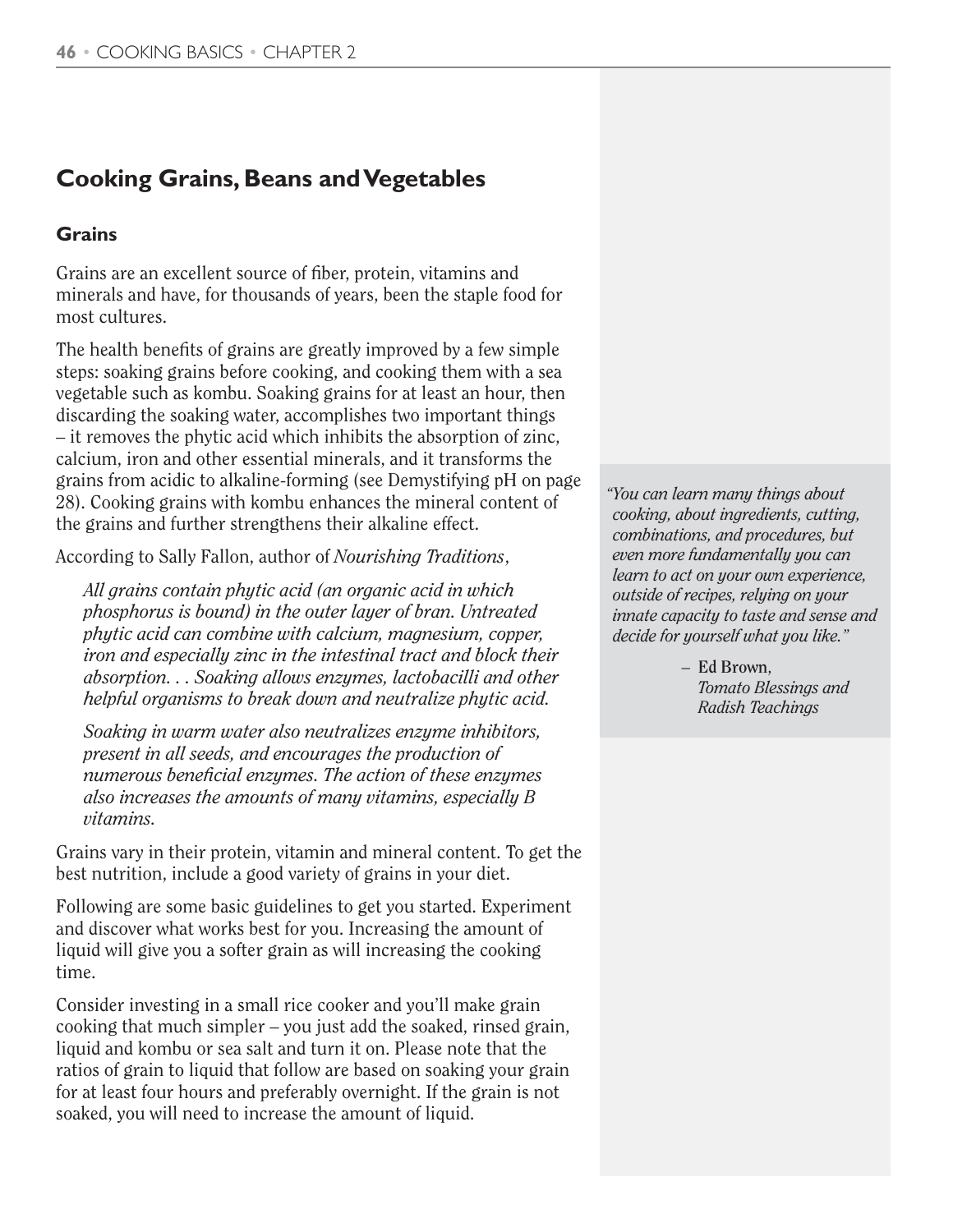#### **Brown Rice, Whole Oats, Kamut & Wheat Berries**

1 cup grain

- 1 ½ cups water or stock
- $1 2$ " piece of kombu or  $\frac{1}{4}$  teaspoon sea salt

Rinse the grain and then place in a bowl and cover with water. Let soak for at least four hours or overnight. Drain, discarding the soaking water, and rinse well. Place the grain in a pot with the water and the kombu. Bring to a boil, reduce the heat to low and cover. Cook for 25 to 35 minutes, or until the water is absorbed and the grain is tender.

Experiment with the amount of water to get the consistency that you want. More water will yield a softer grain. If the grain is not tender and all of the water has been absorbed, add ¼ cup of water per cup of grain, cover and continue to cook for another 5 minutes, then re-check and repeat if necessary.

#### **Barley & Wild Rice**\*

1 cup grain

- 4 cups water or stock
- $1 2$ " piece of kombu or  $\frac{1}{4}$  teaspoon sea salt

Rinse wild rice or soaked barley and then place in a pot with the water and sea salt or kombu. Bring to a boil, cover and reduce the heat to low. Cook until the grain is tender, 25 to 30 minutes for barley and 35 to 40 minutes for wild rice. Drain excess water.

\*Wild rice does not need to be soaked as it is actually a wild grass.

#### **Quinoa**

1 cup quinoa

¾ cup water or stock

 $1 - 2$ " piece of kombu or  $\frac{1}{4}$  teaspoon sea salt

Rinse the quinoa well using a fine mesh strainer, then cover with water and soak for at least four hours or overnight. Drain, discarding the soaking water, rinse again, and then place the quinoa, ¾ cup water and kombu in a small pot. Bring to a boil, cover, reduce heat to low, and cook for about 10 minutes or until the water is absorbed and the quinoa is tender.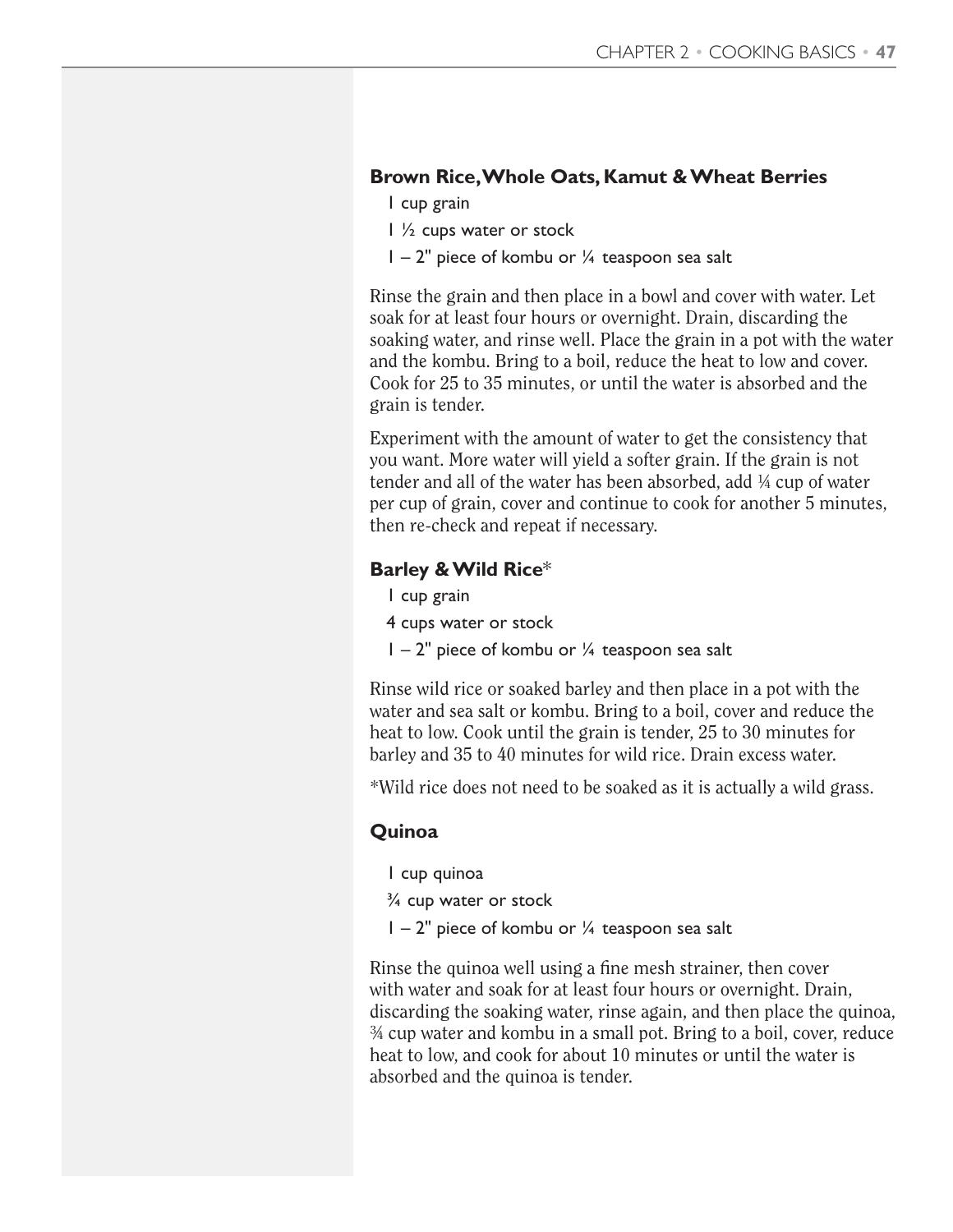#### **Millet**

1 cup millet

2 cups water or stock

 $1 - 2$ " piece of kombu or  $\frac{1}{4}$  teaspoon sea salt

Place the millet in a saucepan and toast over medium heat, stirring constantly, until the millet begins to have a nutty, toasted aroma. While the millet is toasting, bring two cups of water or stock to a simmer. Carefully add the hot water to the toasted millet along with the kombu or sea salt. Cover, reduce heat to low, and cook until the water is absorbed and the millet is tender, 20 to 25 minutes.

If you are making a salad with the millet, turn the grain out onto a cooking sheet and spread it out to cool. Once the millet is cool, use your fingers to separate the grains. It will resemble couscous.

To make millet porridge increase the water by 1 cup and cook slightly longer.

#### **Bulgur Wheat & Couscous**

1 cup grain

2 cups water or stock

¼ teaspoon sea salt

Bring the water to a boil with the sea salt. Pour it over the grain, cover and set aside until the liquid is absorbed and the grain is tender, 15 to 20 minutes. Fluff with a fork.

## **Tip**

Millet, bulgur and couscous contain low amounts of phytates and does not need to be soaked before cooking.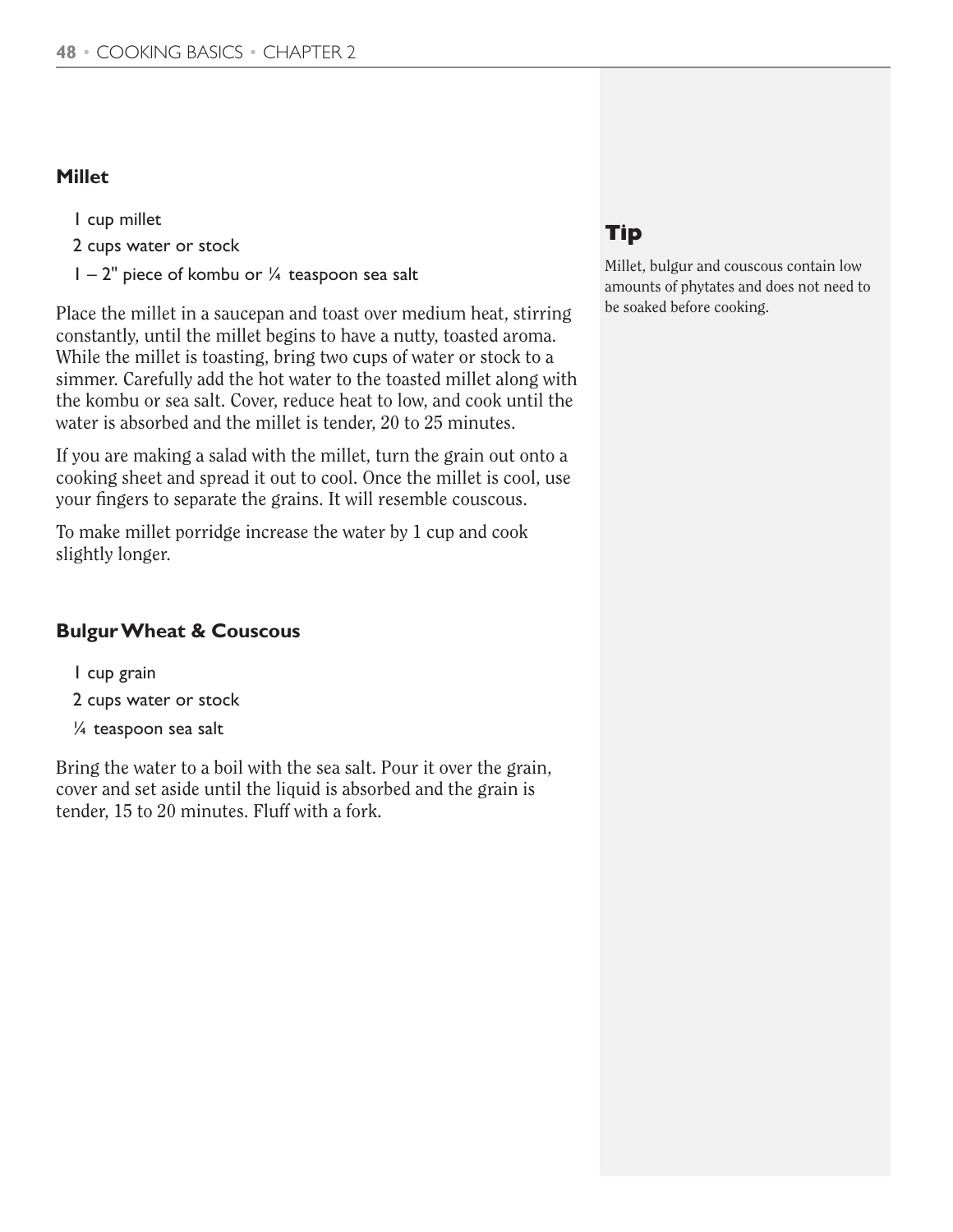*"I have been a grateful recipient of the Ceres Community Project for three months. I thought I was a healthy 48 year old woman until I received the devastating news that I had inflammatory breast cancer. This cancer is the most aggressive. painful and lethal form of all breast cancers. To beat it, I must go through aggressive treatment that includes chemotherapy, surgery and radiation.*

*If it were not for Ceres, I would be living on frozen dinners. Between insurance co-payments and expensive medications, my budget is very strained. I would not be able to afford this high quality organic food. Nor would I be cooking the kind of meals that I receive due to the pain, nausea and fatigue that I experience from treatment.* 

*I have had the opportunity to meet and thank the very special teens that make the meals. Each of them has touched my heart. It's such a wonderful feeling to sit down to a great tasting and nutritious meal knowing that some very caring young people have volunteered their time to make this nutritious food. The delivery angels make my night every Thursday. They always ask how I am and seem genuinely concerned about me. Words cannot express my gratitude for each and every one of you."*

**– Donna**

## **Beans and Peas**

Legumes – or beans as we call them – are a wonderful source of protein, vitamins and minerals. Like grains, beans benefit greatly from pre-soaking. This not only greatly reduces cooking times, but also makes beans more alkaline by neutralizing phytic acid. Again, like grains, we recommend adding a bit of kombu to your cooking pot. Kombu helps make beans more digestible, reduces their gasproducing tendency, and adds valuable nutrients.

According to Dr. Steven Pratt, author of *Super Foods*,

*The truth is that beans are a virtual wonder food. A delicious source of vitamin-rich, low-fat, inexpensive, versatile protein, beans deserve a place at the table for those reasons alone. But the full power of beans to lower cholesterol; combat heart disease; stabilize blood sugar; reduce obesity; relieve constipation, diverticular disease, hypertension, and type II diabetes; and lessen the risk for cancer make this ancient food an extraordinary and important addition to any diet.*

With the exception of lentils, we recommend pre-soaking all beans and peas. Rinse them well, then place in a pot and cover with at least four times as much water as beans. Soak for at least six hours and preferably overnight. Drain the beans, then place in a pot with water, covering by at least one inch. Add a generous piece of kombu and bring the beans to a boil. Reduce the heat to a simmer, partially cover, and cook until the beans are tender. Bean cooking times vary widely based on the freshness of the beans, altitude, and how long the beans were soaked.

1 cup of dry beans will yield about 2¼ to 3 cups of cooked beans. Beans freeze well so consider cooking a larger amount than you need and freezing the left-overs for future use.

Here are some rough guidelines:

**Lentils:** 18 – 20 minutes for use in salads, up to 35 minutes if you want them very soft

**Split Peas:** 45 – 60 minutes

**Aduki & mung beans:** 45 – 55 minutes

Most other beans will be tender in 30 minutes to 1 hour. To test beans, remove one from the pot and let it cool for a few minutes, then taste. The beans should be soft with no starchy taste.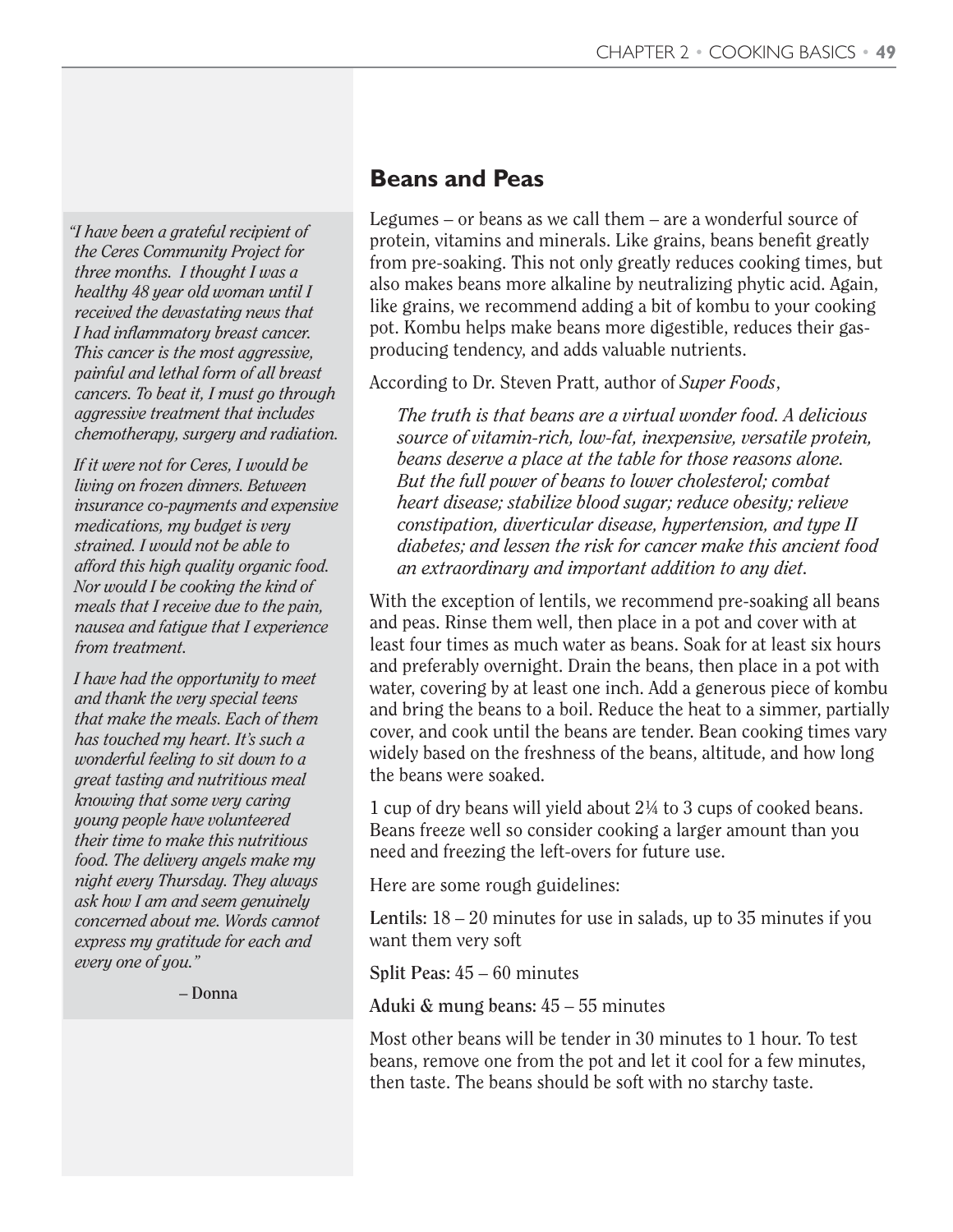## **Vegetables**

There are an infinite number of ways to prepare vegetables, but if you understand the three techniques that follow, you'll have the basics for experimenting on your own.

#### **Blanching and Steaming Vegetables**

Blanching is a technique for cooking vegetables quickly in boiling water just until their color brightens and they no longer taste raw. You can also accomplish this same result by steaming vegetables in a steamer basket over boiling water. Blanching and steaming are great techniques for taking the raw edge off vegetables such as broccoli or even carrots, that you might want to eat cold or add to a vegetable salad. It's also the one method of vegetable preparation that involves no added oil.

Bring a pot of water to a boil with a bit of salt. The size of the pot and amount of salt depends on the quantity of vegetables you need to blanch. If you only have a few cups, use a two quart saucepan about ¾ full and add ¼ teaspoon of salt. When the water is boiling, add one kind of vegetable. As soon as its color brightens and it tastes just barely tender, use a spider or small wire mesh colander to remove the vegetables from the water. Rinse immediately under cold water to set the color and stop the cooking process. You can re-use your water to blanch any remaining vegetables.

#### **Roasting**

Roasting is one of the easiest and tastiest ways to cook vegetables. It concentrates their flavor by evaporating moisture and drawing the natural sugars to the surface so that the vegetables become slightly caramelized.

To roast vegetables, preheat your oven to  $400^{\circ}$  or  $450^{\circ}$  – a really hot oven is key! Chop your vegetables in the size that you like. The smaller the pieces, the quicker they will cook. We like about  $\frac{3}{4} - 1\frac{1}{2}$ inch pieces. If they are too small, they will dry out; if they are too large, they will take a long time to cook.

Toss the vegetables with a bit of sesame oil or ghee and salt and pepper, or add minced garlic and/or fresh or dried minced herbs. Place your oiled vegetables on a baking sheet in a single layer and roast them just until tender when pierced with a skewer or fork. Stir the vegetables once or twice during their cooking time to help them cook evenly.

*"In a study that analyzed 252 cases of bladder cancer that developed in a population of 47,909 health professionals over a ten-year period, eating five or more weekly servings of cruciferous vegetables, particularly broccoli and cabbage, was associated with half the risk of developing cancer as compared to those individuals consuming one or fewer servings of these vegetables each week. Similarly, a study carried out on 5,000 Swedish women suggests that eating one or two daily servings of crucifers is linked to a 40 percent drop in the risk of developing breast cancer."* 

**– Foods to Fight Cancer**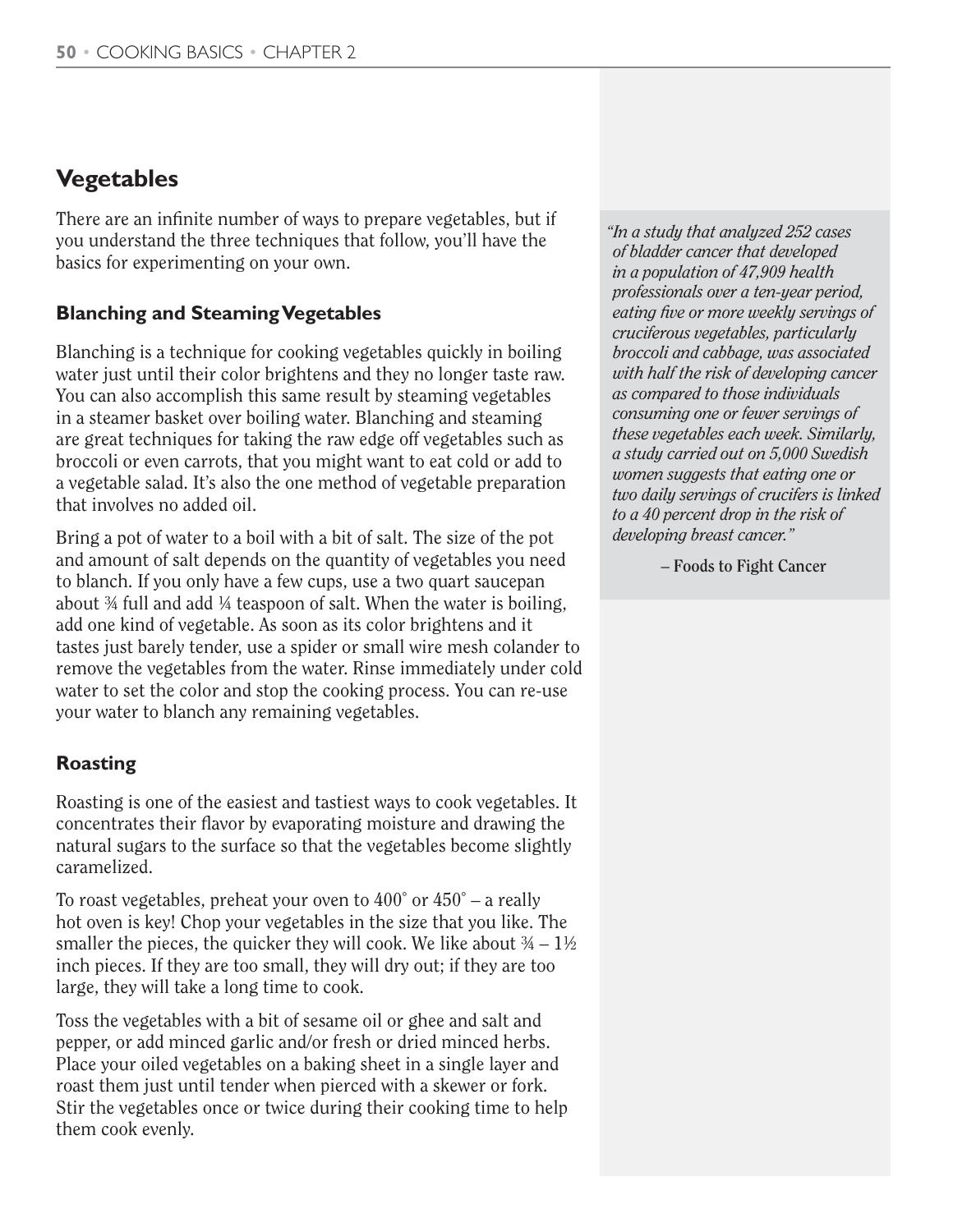Roast vegetables together that cook in about the same amount of time:

- Mushrooms, peppers, summer squash, green beans and onions will cook the quickest, in about 15 to 25 minutes, depending on their size and how done you like them.
- Butternut, sweet potatoes, potatoes, Brussels sprouts, cauliflower, turnips, carrots and eggplant will take 25 to 35 minutes.
- A few vegetables, like rutabagas, may take as long as 45 minutes to an hour.

#### **Sautéing**

Sautéing is a fancy word for frying. Here's the basic technique.

Put a bit of olive oil, coconut oil or ghee in a skillet or sauté pan. You want enough oil to thinly coat the bottom of the pan. Heat the pan over a medium heat. When the oil is hot, but not smoking, add your vegetables. Cook, stirring every few minutes, until the vegetables are tender. Once the vegetables are beginning to brown, adding a few tablespoons of water and covering the sauté pan can help finish the cooking process so that everything is tender. Keep an eye on things, however, as it is easy for the vegetables to become over-cooked.

Just as in blanching and roasting, the cooking times will vary depending on the size of the pieces and the density of the vegetable. Zucchini will cook faster than carrots, for example, and a thinly sliced piece of zucchini will cook faster than a thick slice. If you are cooking several types of vegetables, add the largest/most dense vegetables first. Let them cook for a few minutes, then add the rest of the vegetables and continue cooking until everything is tender.

If you are cooking a number of different vegetables and you aren't sure how long each will take, consider sautéing each one separately, removing it to a bowl while you cook the remaining vegetables. When all the vegetables have been cooked, return them all to the pan and warm for a few minutes before serving.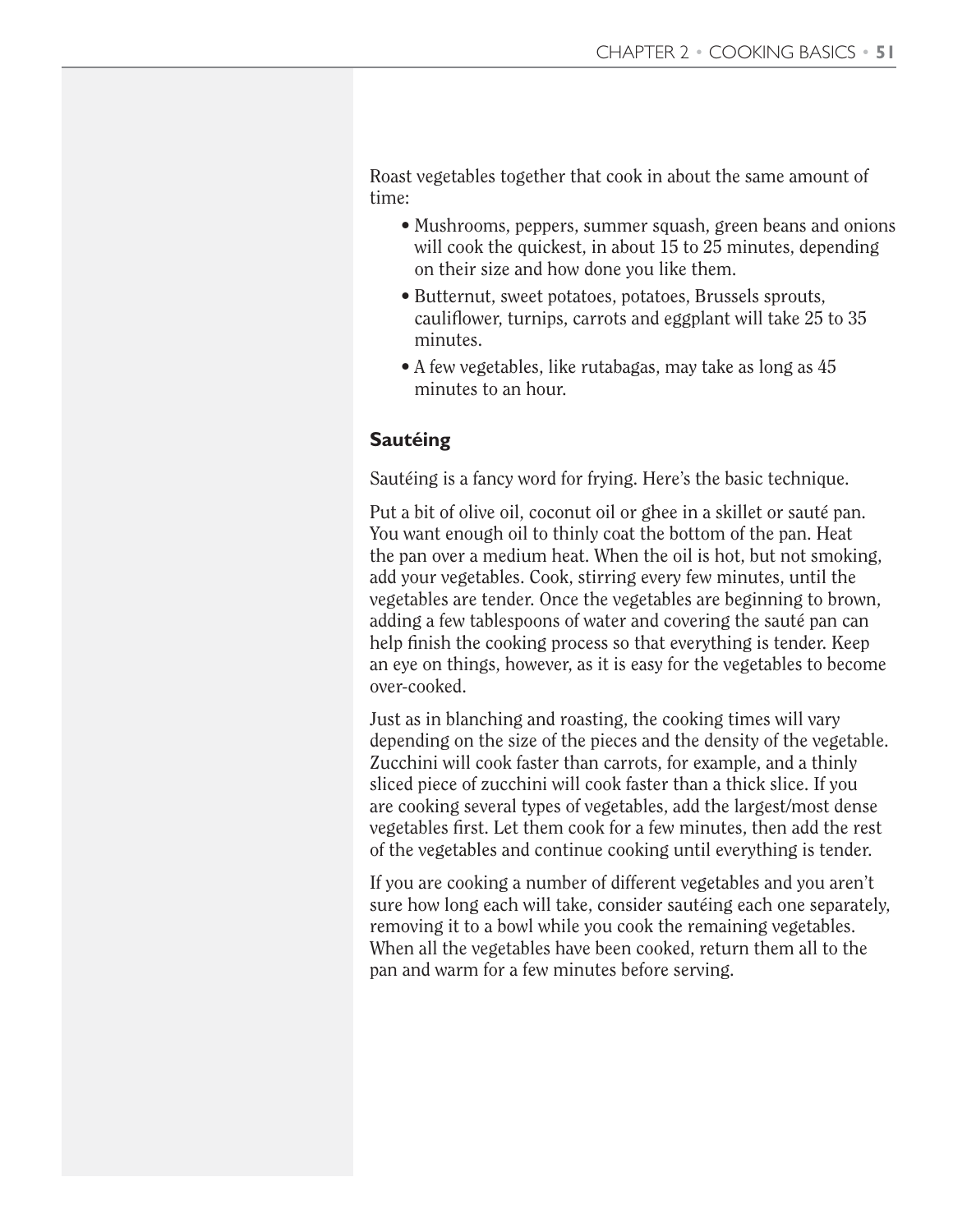## **A Note about Nuts**

Many of the recipes that follow call for nuts or seeds. Like grains and beans, nuts contain enzyme inhibitors that can restrict our ability to digest the nutrients they contain. Soaking nuts and seeds in water, then drying in a low oven or dehydrator, neutralizes the enzyme inhibitors and makes their nutrients more readily available.

Soak 2 cups nuts or seeds overnight in filtered water to cover. The next day, drain the nuts or seeds and spread them on a baking pan in a warm oven (not more than 150˚ to 200˚) or place them in a dehydrator. Cook or dehydrate until they are completely dry and crisp. This will take 6 to 12 hours in your oven, 1 to 3 days in a dehydrator.

## **Fermenting Basics**

Our ancestors have used the simple process of lacto-fermentation for thousands of years as a means of preserving foods without refrigeration or canning. Today we understand that beyond preserving foods, fermentation enhances their nutritional value. Eating small amounts of fermented foods on a daily basis helps to maintain healthy bacteria in the digestive tract. Healthy digestive bacteria are key to the digestion and absorption of the nutrients in our food.

*The proliferation of lactobacilli in fermented vegetables enhances their digestibility and increases vitamin levels. These beneficial organisms produce numerous helpful enzymes as well as antibiotic and anticarcinogenic substances. Their main by-product, lactic acid, not only keeps vegetables and fruits in a state of perfect preservation but also promotes the growth of healthy flora throughout the intestine.* – Sally Fallon, *Nourishing Traditions*

Making your own sauerkraut is remarkably simple and extremely satisfying. Here are two easy recipes for fermented foods to get you started. If you are interested in exploring fermentation further, look at page 195 of the Resource Guide.

#### **Tip**

Make sure there is water over the cabbage or other vegetables as this is an anaerobic fermentation. Air will yield mold. If there is foam or some discoloration on the top layer of the sauerkraut just remove it as all the kraut under the water will be fine.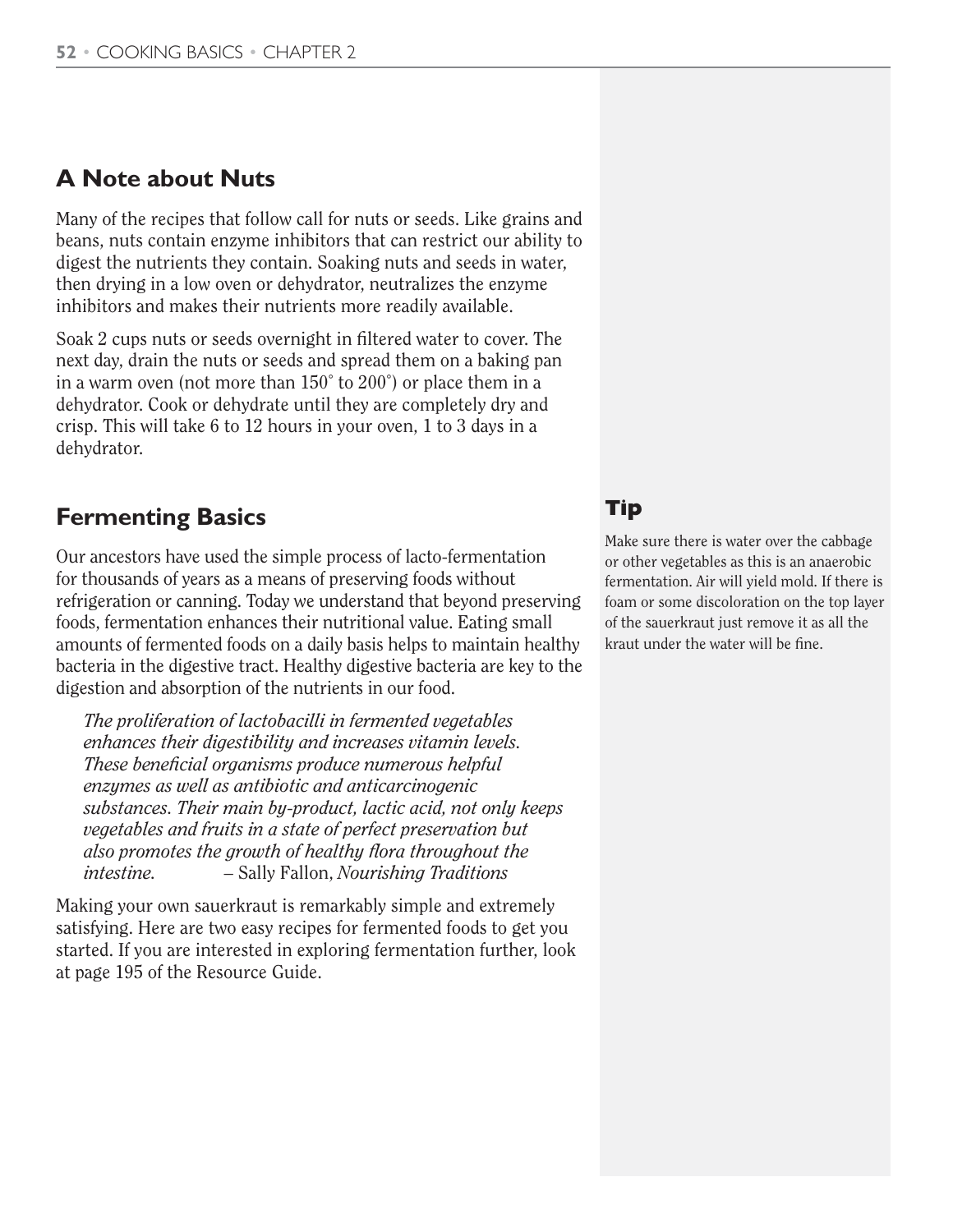*"Cooking is not merely a timeconsuming means to an end, but is itself healing, meditation, and nourishment. . . We sell ourselves short when we concentrate on instant relief and instant gratification and do not see that work is how we make our love manifest."* 

> **– Ed Brown,** *Tomato Blessings and Radish Teachings*

## **Basic Sauerkraut**

- 5 pounds of cabbage, cored and shredded or chopped (save the outer leaves)
- 1½ tablespoons sea salt
- $4 6$  tablespoons whey or an additional 1½ tablespoons sea salt

#### **Optional Additions**

Small handful of arame sea weed, soaked in hot water, then rinsed

- $\frac{1}{2}$  1 tablespoon of finely minced or grated ginger
- $\frac{1}{2}$  1 tablespoon of finely minced garlic
- 2 3 tablespoons fresh dill, minced
- 1 tablespoon caraway seeds or fennel seeds
- 1. Mix the cabbage with the salt and whey (if using). Add any optional ingredients. Pound the cabbage with a mallet or massage with your hands for about 10 minutes to release the juices.
- 2. Place the cabbage in a large glass jar or crock, pressing down firmly with your fist to pack the cabbage tightly. Liquid should cover the cabbage by at least ½ inch. Place the reserved outer leaves over the shredded cabbage.
- 3. Fill a smaller jar with water and place it inside the jar to weight the cabbage and keep it below the liquid.
- 4. Cover the jars with a towel and leave it at room temperature for at least 4 days and up to two weeks. Check the jar every few days to make sure the cabbage is still below the liquid.
- 5. Taste the sauerkraut on the 4th day to see if you like it. The sauerkraut is ready if it tastes good to you. When you like it, refrigerate it in a sealed jar, making sure there is water over the sauerkraut. It will keep for 6 months in your refrigerator.

## **Ginger Carrots**

- 4 cups grated carrots
- 1 tablespoon freshly grated ginger
- 1 tablespoon sea salt
- 4 tablespoons whey or an additional 1 tablespoon sea salt

Follow the directions for Basic Sauerkraut.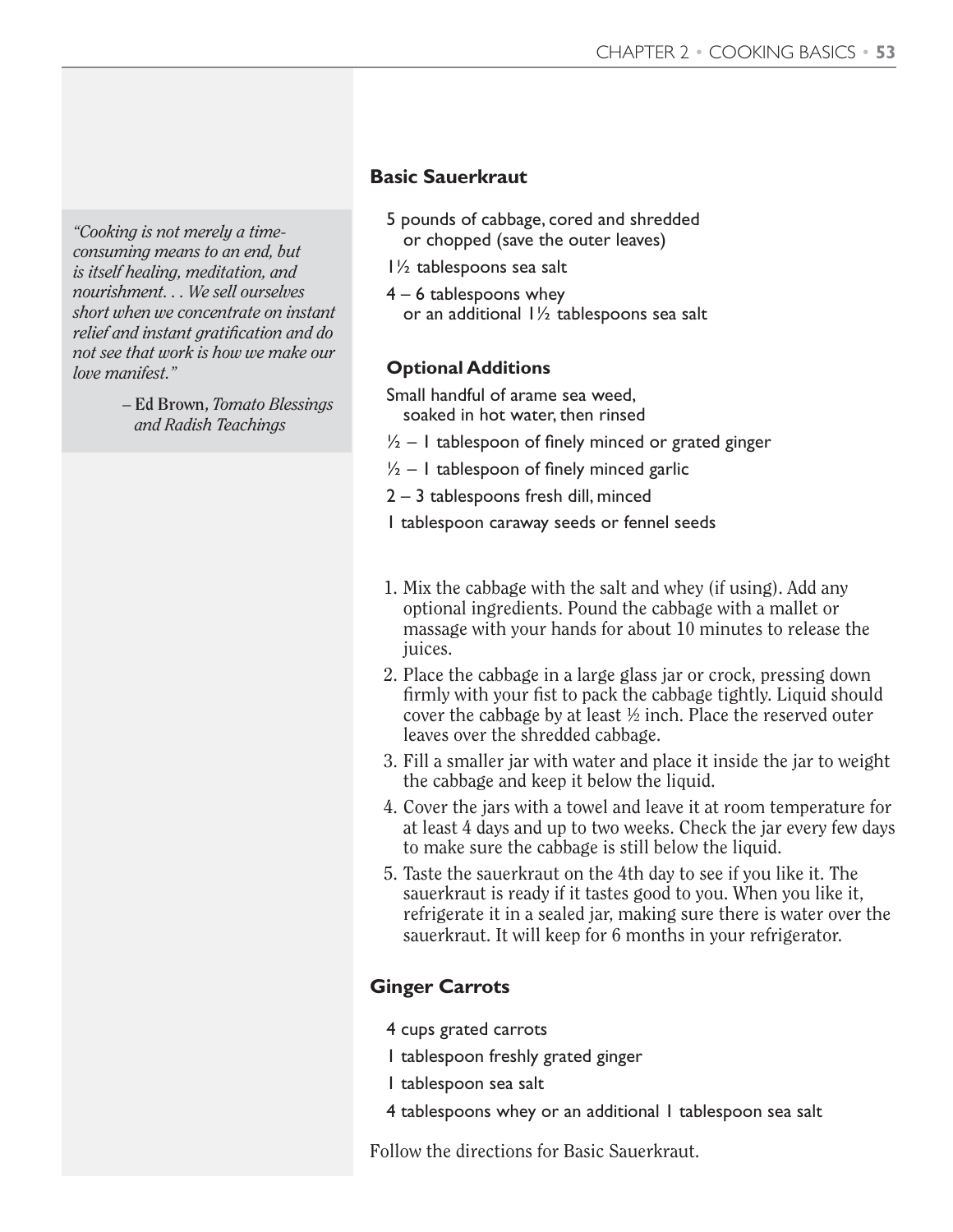# **How to Get Started with Sprouting**

Creating your own sprouts at home is simple, satisfying and economical. For more information on sprouting and sprouting supplies, see pages 195 and 196 in the Resource Guide.

#### **Basic Equipment**

- 1. Glass mason jars
- 2. Straining lids for jars: A stainless steel mesh sprouting lid or tulle fabric or cheesecloth can be used with the Mason jar ring to secure it in place – or alternatively use a plastic sprouting lid.
- 3. Sprouting Bags: A nice option for legumes and grains.
- 4. An old dish drainer works well as a place to set the jars at a 45 degree angle. Rolling a towel under the jar may also work well.

#### **Basic Directions**

- 1. Soak suggested portion of seeds or legumes overnight in a bowl or covered quart mason jar.
- 2. Rinse the sprouts for 30 seconds with running water, drain and place them in a mason jar. Cover the jar with a straining lid, and place the jar at a 45 degree angle, lid side down, in a place with indirect light.
- 3. Rinse the sprouts for 30 seconds twice a day, in the morning and evening, draining well, then returning them to their upside down, 45 degree angle resting place. Do not let the seeds dry out. If it is hot, rinse more often.
- 4. Watch for the sprouts' tails to grow!
- 5. Remove the loose hulls by immersing the sprouts in a bowl of water; the hulls will rise to the top. Strain off the loose seed hulls.
- 6. When the sprouts are ready, rinse and store in glass containers or fabric bags in the refrigerator.

## **Other Tips**

Clean sprouting equipment with food-grade hydrogen peroxide (3%) at  $\frac{1}{2}$  cup to a gallon of water or stronger if there is mold.

Rinsing sprouts with the above dilution of hydrogen peroxide before they are refrigerated helps keep molds away.

All stored sprouts need to be rinsed and drained daily.

*"In a sense, all discussion of local economies is about Fair Trade – about raising wheat and lettuce in a way that honors both farmer and soil; about growing timber in a way that allows loggers to work at a reasonable pace and in a living forest; about saving and producing energy in quantities that don't require military adventure or climactic upheaval. About giving up some measure of efficiency for other values."* 

> **– Bill McKibben,**  *Deep Economy*